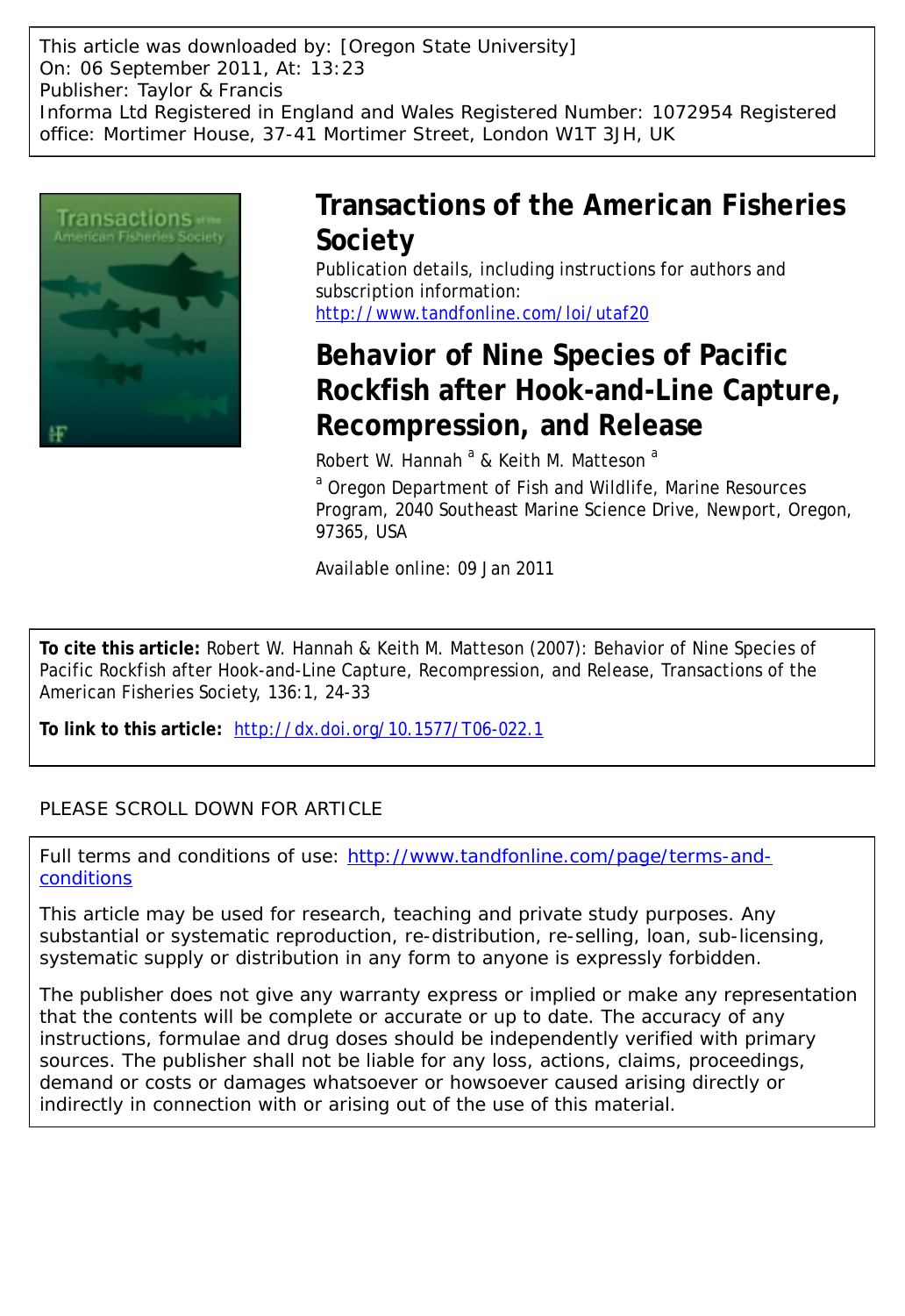### Behavior of Nine Species of Pacific Rockfish after Hook-and-Line Capture, Recompression, and Release

ROBERT W. HANNAH\* AND KEITH M. MATTESON

Oregon Department of Fish and Wildlife, Marine Resources Program, 2040 Southeast Marine Science Drive, Newport, Oregon 97365, USA

Abstract.—We evaluated the effect of barotrauma on the behavior of nine species of Pacific rockfish Sebastes spp. after hook-and-line capture and release using a video-equipped underwater release cage. Sampling was conducted across a range of bottom depths (12–194 m), mostly where barotrauma resulting from an expanded swim bladder and gaseous release of dissolved blood gases would be expected. Behavioral impairment from barotrauma was depth related but highly species specific. Increased depth of capture was associated with lower behavioral scores for black rockfish S. melanops, blue rockfish S. mystinus, and yelloweye rockfish S. ruberrimus, but not for canary rockfish S. pinniger. Behaviorally impaired fish showed a decreased ability to maintain vertical orientation and were slower in exiting the release cage. Species differed in the degree of behavioral impairment resulting from barotrauma and in how rapidly behavioral impairment increased with depth of capture. When captured at depths between 40 and 99 m, blue rockfish showed the most serious behavioral impairment, 8 of 18 (44%) failing to swim away at the time of release and simply drifting off in a sideways or upside-down posture. In the same depth range all of the other species sampled showed only moderate behavioral impairment, which is indicative of some potential for survival after discard by the fishery. Surface observations of the external signs of barotrauma were variable among species and were poor indicators of which species would show behavioral impairment upon release at depth. Within individual species, however, the external signs of barotrauma were associated with an increased probability of behavioral impairment at time of release.

One of the primary management measures used on the U.S. West Coast to rebuild overfished stocks of canary rockfish Sebastes pinniger and yelloweye rockfish S. rubberrimus is a ban on the retention of fish in commercial and recreational hook-and-line fisheries (PFMC 2004). The effectiveness of nonretention as a management measure for rockfish Sebastes spp. is difficult to evaluate because discard survival rates are unknown and are likely to be dependent on depth of capture. Survival rates are often assumed to be quite low for rockfish captured at depths greater than about 20–30 m because of injuries that can result from the rapid expansion of gases trapped in their closed swim bladders (Starr et al. 2002). Expanding gases can cause swim bladder rupture, emboli, and protrusion of internal organs into the mouth (Parker et al. 2006; Burns and Restrepo 2002). In most rockfish species, the expanded gas is retained behind the everted esophagus, creating excess buoyancy and making it difficult for the fish to return to depth after release. Even when a rockfish can overcome the buoyancy problem the likelihood of its survival may be reduced by severe organ and tissue damage caused by expanded swim bladder gases, as demonstrated in other species such as red snapper Lutjanus campechanus (Rummer and Bennett 2005).

Tools to help buoyant fish return to deep water more readily have been developed and include inverted barbless hooks, disposable gaffs, and remotely-triggered release cages (Theberge and Parker 2005). The venting of swim bladder gases with a hypodermic needle is also used to reduce excess buoyancy (Gotshall 1964; Keniry et al. 1996). However, overcoming surface buoyancy does not ensure the survival of a discarded fish. Returning to depth does recompress expanded gases, thereby reducing buoyancy and increasing the solubility of gases in body fluids. However, tissue and organ injuries from gas expansion and emboli may remain. The magnitude and proximate causes of mortality from capture and associated barotrauma are poorly understood for most rockfish species. To determine if nonretention is a sensible management measure for Pacific rockfishes more information is needed on the effects of barotrauma on survival.

Many of the standard techniques used to assess discard survival of fish are difficult to apply to Pacific rockfishes. Laboratory studies will not be representative of survival in the wild unless fish can be held at high pressure for extended periods and rapidly recompressed after simulated capture, as was done with black rockfish S. melanops by Parker et al. (2006) and with red snapper by Rummer and Bennett (2005). For deep-

<sup>\*</sup> Corresponding author: bob.w.hannah@state.or.us

Received January 25, 2006; accepted August 4, 2006 Published online January 15, 2007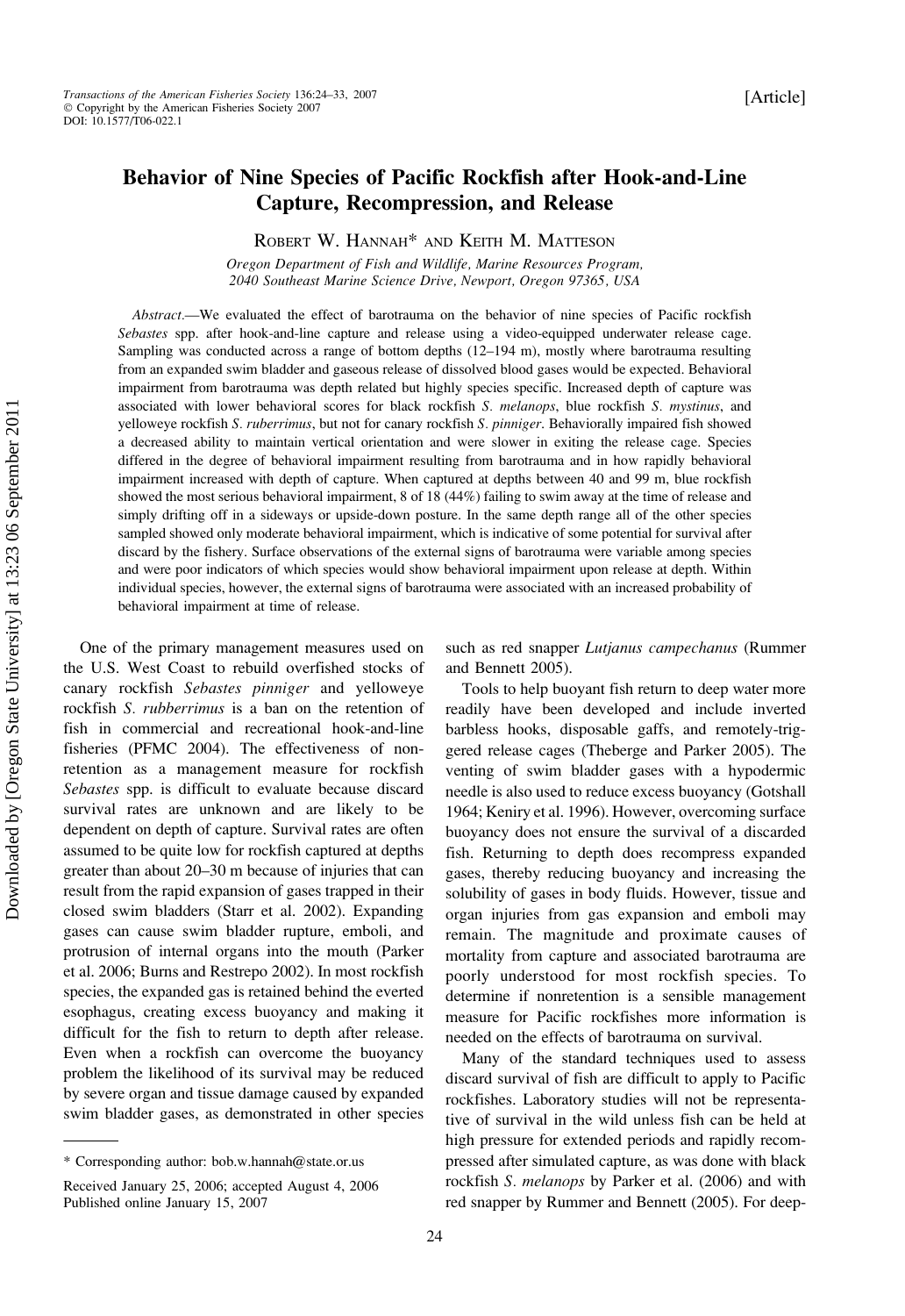living rockfishes the required pressures can be difficult to obtain in flow-through tanks that also maintain acceptable water quality. Long-term holding also requires that fish be fed, a difficult task in high pressure holding tanks. Relating laboratory survival studies to what happens in the wild, where predation can be important, is also problematic. Field tagging or caging studies often introduce factors that confound estimates of survival, such as tag- or cage-related mortality, tag nonreporting, and tag shedding (Ricker 1975). For overfished rockfish species, restrictive management measures used to reduce fishery impacts also limit opportunities for tag recovery. Confronted with similar problems researchers studying discard survival in red snapper applied an observational approach to surface discard to estimate maximum potential survival based on the demonstrated ability of a fish to resubmerge (Wilson and Burns 1996; Baker et al. 2004). In this study we used a similar observational approach to evaluate the potential for survival of line-caught and released rockfish but applied it to postrecompression release behavior to eliminate effects strictly related to excess buoyancy from behavioral impairment caused by barotrauma. Specifically, we used a video-equipped underwater release cage to observe the behavior of rockfish released at depth to determine whether differences in depth of capture or severity of barotrauma signs at the surface could be linked to obvious behavioral impairment at time of release.

#### Methods

To observe rockfish behavior during recompression and release at depth we constructed a video camera– cage system that could be monitored and triggered from a vessel at the surface. The cage frame was constructed of 19 mm (inside diameter) aluminum tubing welded into a pyramid shape 51 cm high  $\times 81$ cm wide at the base (Figure 1). The pyramid shape was used to match the field of view of an underwater video camera. The cage was covered in 10-mm square-mesh black plastic screen to provide a good background for observing fish. The base of the pyramid was hinged so that it could swing open and was held closed with a spring gate latch. We modified the latch with a piston and cylinder mechanism designed so that a blast of compressed air could drive the piston and release the latch. The cage system incorporated a four-point bridle made of 11-mm poly–dacron line configured to suspend the cage on its side while being lowered in the water column so that the door would open and swing downward by gravity to release the fish. The release cage was lowered and retrieved using an 11 mm poly–dacron support line. A separate line (91 m

long) between the camera–cage and the surface consisted of an insulated electrical cable to carry the video feed attached together at 1-m intervals to a polyethylene air hose for triggering the cage latch. Air for triggering the latch was provided by a scuba cylinder on deck. We used a Deep Sea Power and Light SSC-5000, low-light camera mounted at the apex (looking inward towards the cage door) of the cage– camera system to observe fish inside the cage using ambient light only.

Rockfish were captured by drifting over known rocky reef areas using hook-and-line gear typical of the recreational fishery, usually a combination of flies, plastic worms, and chunks of bait on hooks. Since we were interested in the effect of barotrauma on released rockfish, deeper reefs  $(>= 30 \text{ m})$  were initially targeted for sampling; however, some shallower reefs were also sampled (Figure 2). Each rockfish captured was quickly identified, measured (fork length [FL]; cm), and scored for external signs of barotrauma using the criteria shown in Table 1. Bottom depth at the capture site was noted for each fish and used for analysis of depth effects on barotrauma and behavior. For demersal rockfishes bottom depth was assumed to be representative of both capture depth and depth of neutral buoyancy that should be most closely related to the severity of barotrauma at capture. Some species, including blue rockfish S. mystinus, widow rockfish S. entomelas, and yellowtail rockfish S. flavidus, were often hooked above the bottom. For these species bottom depth may not be representative of capture depth or the depth of neutral buoyancy.

Depending on how many fish had been caught in each drift, up to three fish were immediately placed inside the cage  $(< 2$  min at the surface) and quickly lowered (descent rate of about 10–25 m/min) to a depth where obvious signs of barotrauma were no longer visible. Fish were not vented before being placed in the cage and released. The use of multiple fish in the cage allowed more observations of release behavior because ship time was limited; however, this caused another problem. Sometimes fish of the same species and approximate size were placed in the cage together. In such cases, individual fish observed on video could not be uniquely matched to the external barotrauma signs recorded at the surface. External sign data are not reported for these fish.

The depth of release varied with the bottom depth at capture and was measured by means of a depth gauge fastened within the cage to be readable off the video display. Deeper release depths were used for fish that appeared to have high surface buoyancy as evidenced by the swollen abdomen and the eversion of the esophagus into or beyond the mouth. The depth of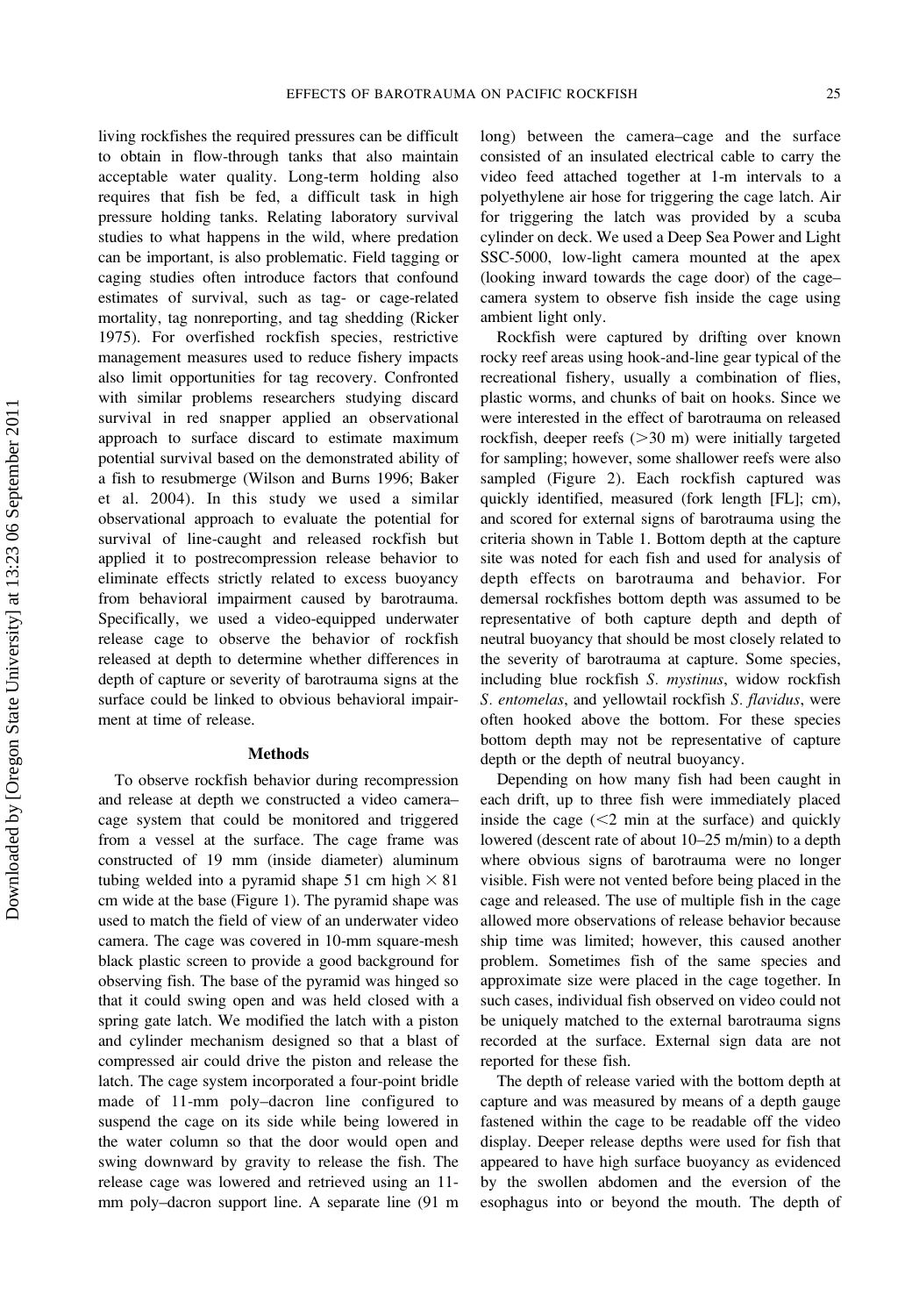

FIGURE 1.—Schematic of the video-equipped underwater release cage used to study the effects of barotrauma in Pacific rockfish.

release was a variable that could not be tightly controlled for individual fish because of variable vessel drift conditions, which limited the maximum depth at which the cage–camera system could be placed. Also, with multiple fish in the cage, often with differing degrees of barotrauma, depth of release could not be optimized for an individual fish. We triggered the cage door within about 5 s after reaching the maximum depth for each release. We observed the behavior of each fish on a video screen at the surface during descent and escape from the cage. The video feed was simultaneously recorded to allow for later analysis of behavior.

To quantify differences between fish in the relative degree of behavioral impairment due to capture and barotrauma we scored each fish on four measures using a simple presence–absence system for each behavior. Since barotrauma and other possible effects from handling and capture (e.g., hook wounds) occurred simultaneously, it was not possible to differentiate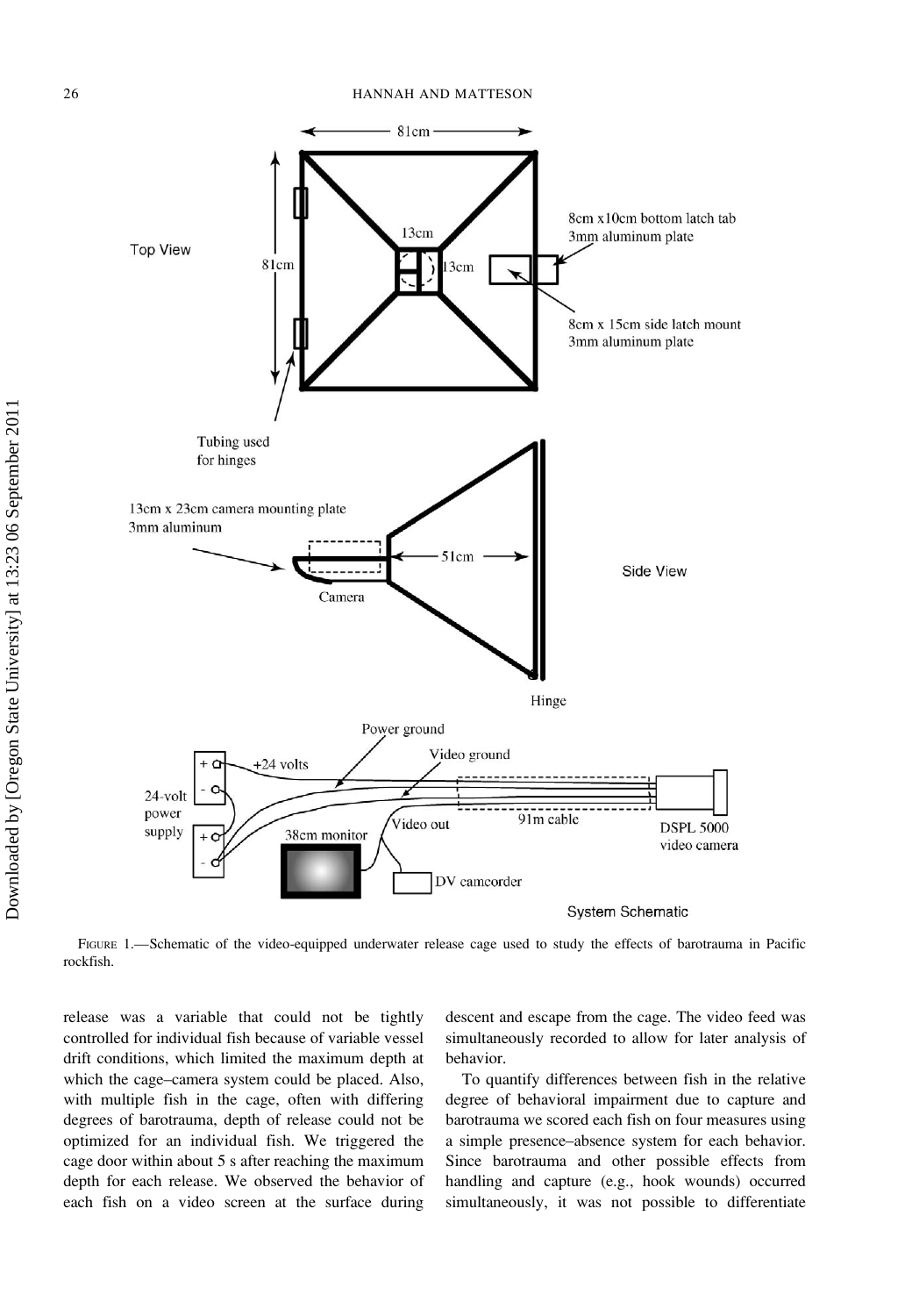

FIGURE 2.—Pacific rockfish sampling locations off the central Oregon coast. The letter N refers to the number of rockfish sampled at each location; the contour interval is 10 m.

these effects on release behavior. Because we handled the fish carefully, sampled across a wide depth range, and focused on depths at which the effects of barotrauma would be visually evident, we considered it reasonable to assume that the overriding cause of changes in release behavior would be the effect of injuries and stress from barotrauma. The behavioral measures we evaluated at release were as follows:

1. Did the fish demonstrate an ability to orient vertically within the cage at any time during descent?

- 2. Did the fish exit the cage vertically, sideways, or upside down?
- 3. Did the fish eventually swim away from the cage or simply drift out of view?
- 4. Did the fish swim away from the cage within 3 s of the opening of the cage door or take longer to exit?

The opening of the cage door was deemed to have occurred as soon as the door was open wide enough for a fish to escape, and not when the latch was triggered (there was often a short delay). Vertical orientation behavior was measured in relation to the upward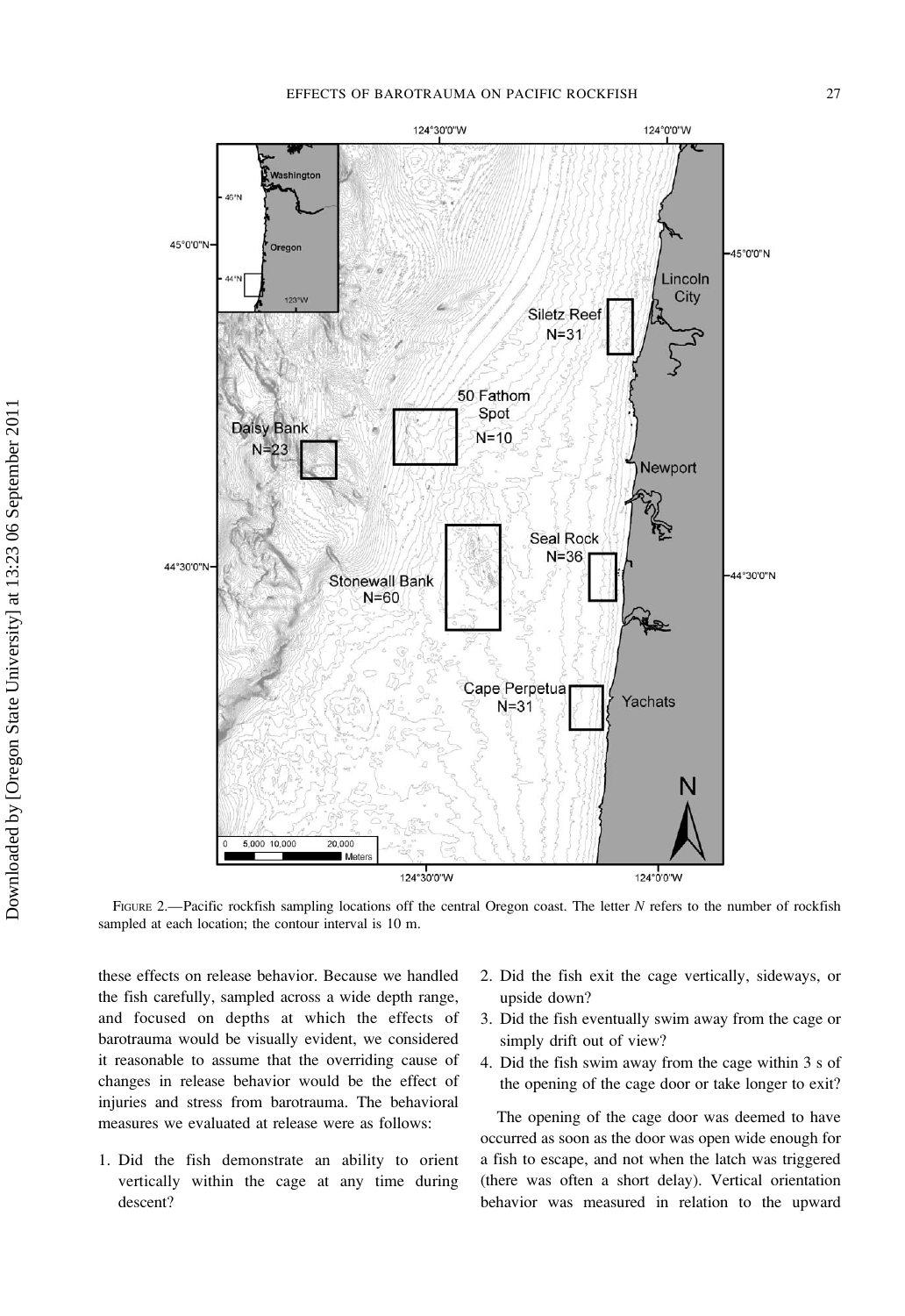| Sign                 | Indicator                                                                        |  |  |  |
|----------------------|----------------------------------------------------------------------------------|--|--|--|
| Tight abdomen        | Abdomen swollen, tight to the touch                                              |  |  |  |
| Bulging membrane     | Bulge in the branchiostegal membrane                                             |  |  |  |
| Air in membrane      | Air spaces or bubbles visible within the branchiostegal membrane                 |  |  |  |
| Bulging eye (popeye) | Eyes distended outwards from head                                                |  |  |  |
| Gas in eye           | Air present within the eye or the membrane covering the eye                      |  |  |  |
| Gut in mouth         | Eversion of esophageal tissue (at least 1 cm in diameter) into the buccal cavity |  |  |  |

direction determined from a small float suspended on a string inside the cage that could be viewed on the video feed. A fish was considered to be vertically oriented if it displayed swimming behavior in a downward direction or swam with its dorsal side towards the surface. A fish was deemed to be swimming away when sustained oscillation of the caudal fin was observed moving it in a direction away from the cage.

Behavioral scores on each measure were summed to provide a composite score for each fish and were also averaged across fish within each species and then summed to allow calculation of a mean composite score for each species sampled. To provide a dichotomous variable reflecting the presence or absence of behavioral impairment, we considered each fish that failed to display any evidence of an ability to orient (a zero on both 1 and 2 above) or signs of sluggishness (a zero on 3 or 4 above) to be behaviorally impaired.

For species with a sufficient number of observations  $(>=20$  individuals), we examined the effect of depth of

TABLE 2.—Frequency distribution (numbers of individuals) of composite behavior scores for nine species of Pacific rockfish, by bottom depth at capture. Species with four or more observations in a depth zone are shown.

|                     | Total score    |                |                |                |                |                        |  |
|---------------------|----------------|----------------|----------------|----------------|----------------|------------------------|--|
| Species             | $\Omega$       | 1              | 2              | 3              | 4              | All scores<br>combined |  |
|                     |                | $12 - 39$ m    |                |                |                |                        |  |
| Black rockfish      | 0              | $\Omega$       | 0              | 3              | 13             | 16                     |  |
| Blue rockfish       | 1              | 2              | 1              | $\Omega$       | 13             | 17                     |  |
| Canary rockfish     | $\theta$       | 3              | 1              | 4              | $\overline{c}$ | 10                     |  |
|                     |                | $40 - 99$ m    |                |                |                |                        |  |
| Black rockfish      | 1              | 0              | 6              | 5              | 6              | 18                     |  |
| Blue rockfish       | 8              | 3              | 7              | $\theta$       | 0              | 18                     |  |
| Quillback rockfish  | 0              | 1              | 1              | $\overline{c}$ | 1              | 5                      |  |
| Tiger rockfish      | 0              | $\Omega$       | 3              | $\overline{c}$ | 0              | 5                      |  |
| Widow rockfish      | $\overline{c}$ | 1              | 1              | $\overline{c}$ | 4              | 10                     |  |
| Canary rockfish     | 1              | 4              | 5              | 11             | 11             | 32                     |  |
| Yelloweye rockfish  | 0              | $\overline{c}$ | $\overline{c}$ | 6              | 9              | 19                     |  |
| Yellowtail rockfish | $\theta$       | $\Omega$       | $\overline{c}$ | 2              | $\theta$       | 4                      |  |
|                     |                | $109 - 194$ m  |                |                |                |                        |  |
| Canary rockfish     | 0              | 2              | 1              | 2              | 1              | 6                      |  |
| Silvergray rockfish | 1              | $\overline{c}$ | 1              | $\overline{7}$ | 1              | 12.                    |  |
| Yelloweye rockfish  | $\overline{c}$ | $\overline{c}$ | 6              | 3              | 2              | 15                     |  |
| Total               | 16             | 22             | 37             | 49             | 63             | 187                    |  |

capture on behavioral impairment in two ways. We binned data from individual fish by depth of capture using nadirs in the depth frequency distribution as bin limits (12–39, 40–99, and 100–194 m). Mean composite behavioral scores by species were compared among these three depth zones using the nonparametric Kruskal–Wallis test (Sokal and Rohlf 1981). We also used logistic regression to measure the influence of depth on the probability of a fish being behaviorally impaired at time of release. Fitted logistic curves were compared graphically to evaluate between-species differences in the effect of depth on behavioral impairment. To further investigate differences among species we compared mean composite behavioral scores among species, within depth zones, using the Kruskal–Wallis test. We also examined the association between the external signs of barotrauma and the presence of behavioral impairment using Fisher's exact test (Sokal and Rolf 1981).

#### Results

We observed the release behavior and external signs of barotrauma for 191 rockfish comprising nine different species captured at six sites in 2004 ( $N =$ 119), 2005 ( $N = 50$ ), and 2006 ( $N = 22$ ) (Figure 2). Bottom depth at the capture locations ranged from 12 to 194 m, with most of the observations  $(N=111)$  from fish captured at bottom depths between 40 and 99 m. The most observations were collected from canary rockfish ( $N = 48$ ; 20–53 cm FL), yelloweye rockfish  $(N = 34; 37–62$  cm FL), black rockfish  $(N = 34; 30–49)$ cm FL), and blue rockfish  $(N = 35; 22-44$  cm FL). Other species captured and observed included silvergray rockfish S. brevispinis ( $N = 12$ ; 52-61 cm FL), widow rockfish ( $N = 10$ ; 30–38 cm FL), yellowtail rockfish ( $N = 7$ ; 30–49 cm FL), quillback rockfish S. maliger ( $N = 6$ ; 31–40 cm FL), and tiger rockfish S. nigrocinctus ( $N = 5$ ; 35–46 cm FL).

Increased depth of capture was associated with lower behavioral scores for black rockfish, blue rockfish, and yelloweye rockfish, suggesting that the detrimental effects of barotrauma increased with depth (Table 2; Figure 3). Logistic regression showed that as depth of capture increased, black rockfish, blue rockfish, and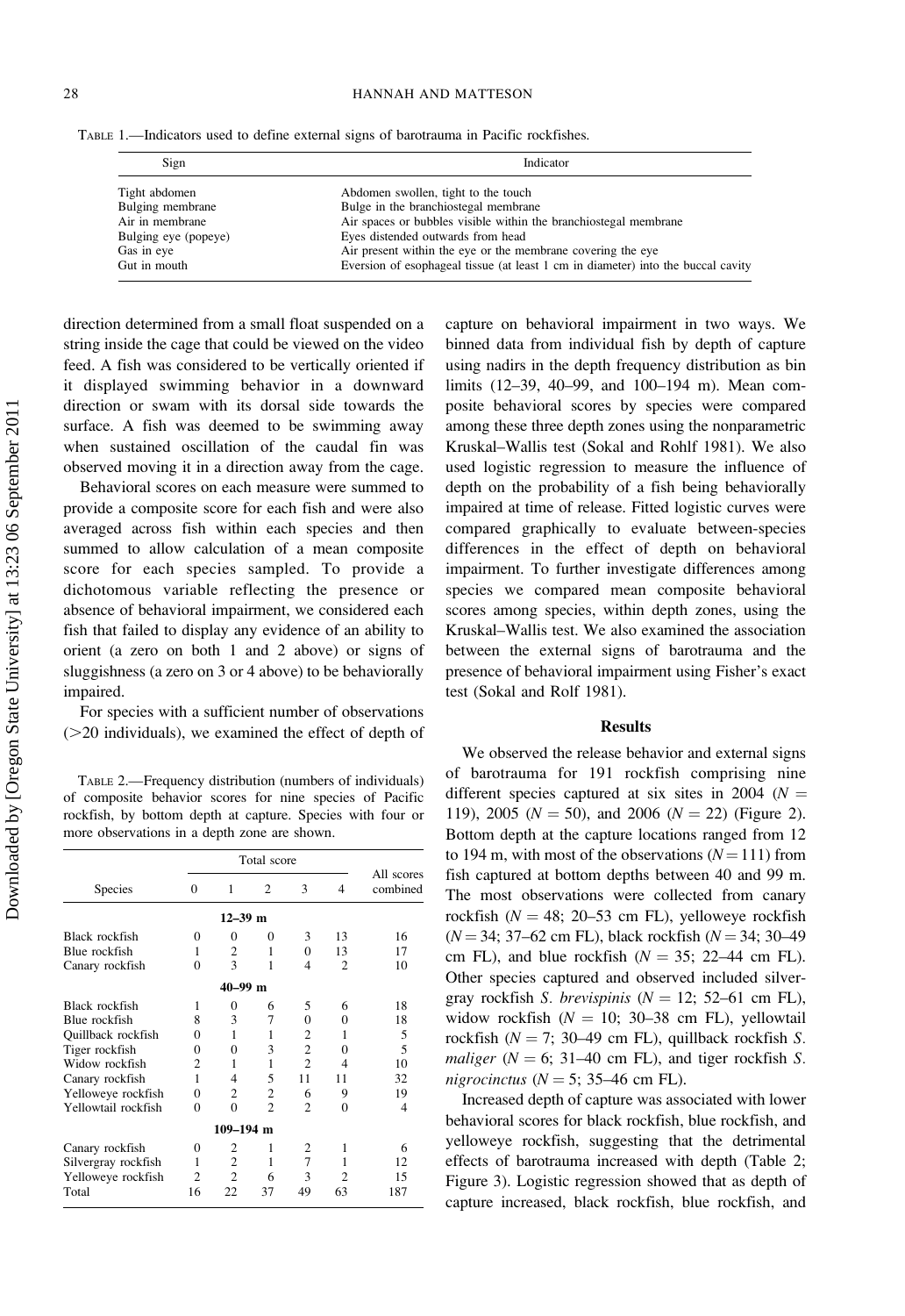

FIGURE 3.—Mean composite release behavior scores for nine species of Pacific rockfish (RF) captured at three depth ranges: 12–39, 39–99, and 109–194 m. The error bars represent the SEs of the mean combined scores for all four behaviors.

yelloweye rockfish were significantly more likely to be behaviorally impaired at time of release ( $P < 0.01$ ; Table 3; Figure 4), while canary rockfish showed no consistent effect of depth of capture on release behavior ( $P > 0.05$ ). Scores on individual behaviors for these three species showed that as depth of capture increased fish were less likely to display vertical orientation ability while exiting the cage and were more sluggish, often taking longer than 3 s to exit (Figure 3). Although many fish of all nine species showed some behavioral impairment when captured at depths greater than 39 m, individuals from most species still received a perfect behavioral score of 4 and a large proportion scored a composite score of 3 suggesting some potential for survival of fish that are released after capture from these depths, providing they can overcome surface buoyancy.

When captured at depths shallower than 40 m canary rockfish, blue rockfish, and black rockfish had different mean behavioral scores ( $P < 0.05$ ; Figure 3), canary rockfish showing the greatest degree of behavioral impairment. Species captured between 40 and 99 m also showed significant differences in mean composite behavioral scores ( $P < 0.001$ ), yelloweye rockfish and black rockfish scoring the highest and blue rockfish scoring well below all of the other species sampled (Figure 3). In the deepest depth zone sampled (100– 194 m) there were no significant differences in mean behavioral score between species ( $P > 0.05$ ).

Species showed very different rates of change in the proportion of behaviorally impaired fish as depth of capture increased (Figure 4; Table 2). Most black rockfish and blue rockfish captured at depths shallower than 40 m received a perfect behavioral score of 4 (Table 2). For depths of capture between 40 and 99 m, however, 6 of 18 black rockfish received a perfect behavioral score while none of the 18 blue rockfish captured received a score as high as 3 (Table 2). Behavioral impairment of blue rockfish increased more rapidly with depth and at shallower depths than impairment of black rockfish (Figure 4). Behavioral

TABLE 3.—Results of logistic regression analysis of the proportion of Pacific rockfish showing behavioral impairment at release on depth (m) at capture, by species;  $NS =$  nonsignificant.

| <b>Species</b>     | Independent<br>variable | Coefficient | SE.    | Likelihood<br>ratio chi-square | $P$ -value |
|--------------------|-------------------------|-------------|--------|--------------------------------|------------|
| Black rockfish     | Constant                | $-2.522$    | 1.101  | 6.65                           | 0.0099     |
|                    | Depth                   | 0.060       | 0.026  |                                |            |
| Blue rockfish      | Constant                | $-16.107$   | 12.145 | 40.900                         | 0.0001     |
|                    | Depth                   | 0.479       | 0.339  |                                |            |
| Canary rockfish    | Constant                |             |        | 0.154                          | <b>NS</b>  |
|                    | Depth                   |             |        |                                |            |
| Yelloweye rockfish | Constant                | $-1.966$    | 0.862  | 8.014                          | 0.0046     |
|                    | Depth                   | 0.020       | 0.008  |                                |            |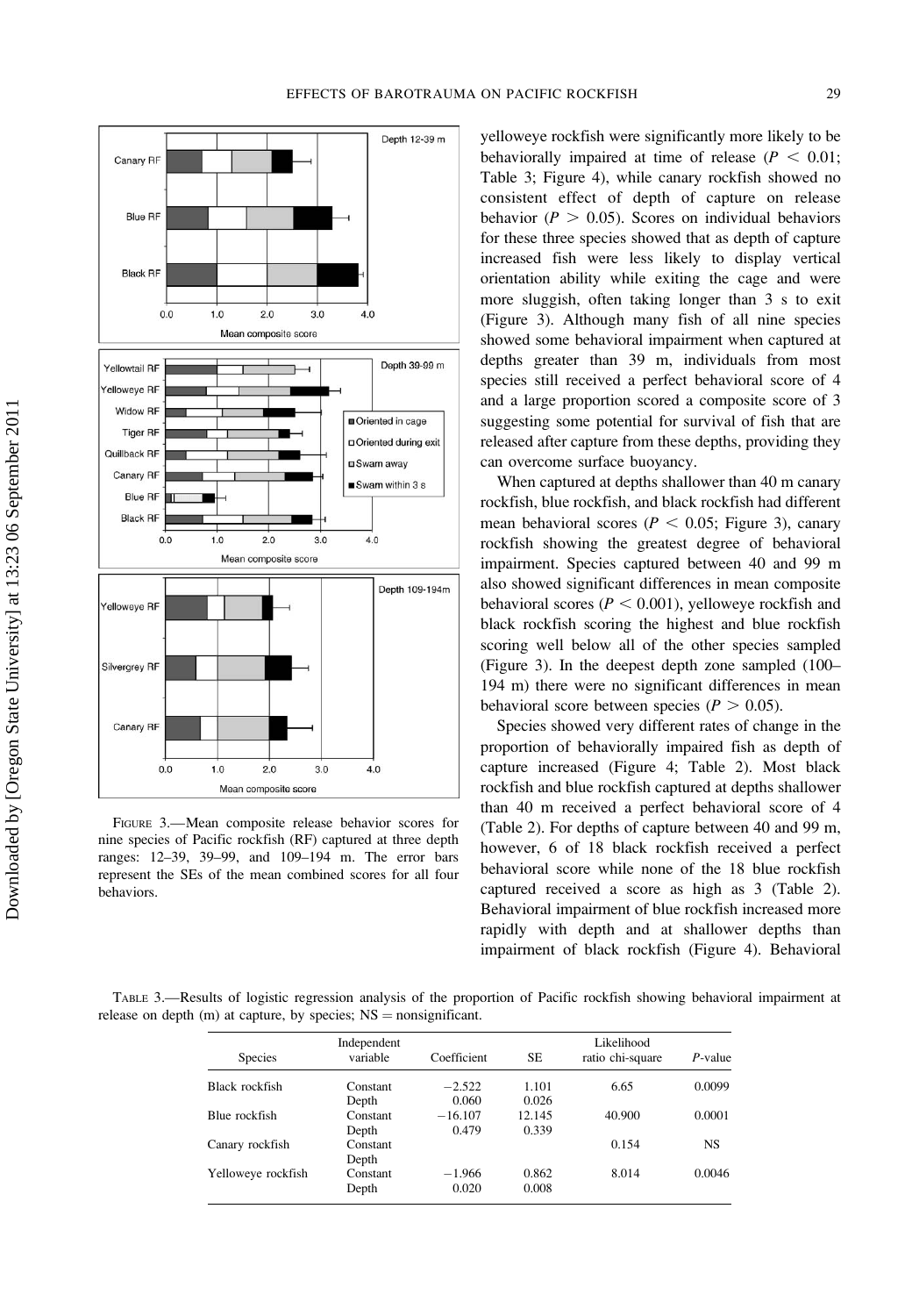

FIGURE 4.—Fitted logistic curves (Table 3) relating the proportions of three species of Pacific rockfish with impaired behavior at time of release (y-axis) to bottom depth at capture site.

impairment of yelloweye rockfish increased even more slowly with depth and at greater depths than black rockfish (Figure 4).

Rockfish species also differed in the ways in which behavior was impaired by barotrauma. For blue rockfish, the most severely impaired species, the ability to orient vertically was greatly diminished (Figure 3). This species rarely showed an ability to orient vertically within the cage, or during exit from the cage, except when captured at depths less than 40 m. Many of the blue rockfish captured between 40 and 99 m appeared to be severely impaired at time of release. Eight of the 18 blue rockfish sampled at these depths (44%) actually failed to swim away at all, but simply drifted off in a sideways or upside down orientation when released. In contrast, all but one of the

18 black rockfish (6%) and all 5 of the tiger rockfish captured at these depths swam off, but most showed a tendency to be delayed beyond 3 s in exiting the cage. At deeper depths all of the species sampled showed a tendency to be more sluggish in exiting the cage and showed less of a tendency to be vertically oriented while exiting (Figure 3). One of the canary rockfish collected in the deepest zone showed what appeared to be evidence of impaired vision. This fish had both ''bulging eyes'' (exophthalmia) and ''gas in the eye'' when examined at the surface. After recompression in the cage this fish was observed to repeatedly swim slowly and directly into the cage frame and sides, even though outward signs of barotrauma had been reversed; water clarity was excellent and the cage door was wide open.

The frequency of external barotrauma signs was variable among species (Table 4), the lowest frequencies of the six signs being seen in yellowtail rockfish. The least common sign was gas in the eye, which was not observed in yellowtail or quillback rockfish. Black rockfish, blue rockfish, and yelloweye rockfish showed an increased frequency of barotrauma signs with increased depth of capture (Table 4). The same trend was not observed for canary rockfish with many of the signs being slightly less frequent in fish captured at greater depths. The other species captured were either captured too infrequently (e.g., tiger rockfish) or captured only in a single depth zone, preventing meaningful comparisons of the frequency of external signs across depth.

The differences among species in the frequency and severity of behavioral impairment at time of release

TABLE 4.—Proportions of Pacific rockfish species displaying external barotrauma signs by sign and bottom depth at capture. Species with four or more observations in a depth zone are shown.

| <b>Species</b><br>(sample size) | Tight<br>body | <b>Bulging</b><br>membrane | Gas in<br>membrane | <b>Bulging</b><br>eye | Gas<br>in eye | Gut in<br>mouth |
|---------------------------------|---------------|----------------------------|--------------------|-----------------------|---------------|-----------------|
|                                 |               | $12 - 39$ m                |                    |                       |               |                 |
| Black rockfish (16)             | 0.81          | 0.31                       | 0.19               | 0.06                  | 0.06          | 0.38            |
| Blue rockfish (17)              | 0.41          | 0.24                       | 0.06               | 0.06                  | 0.00          | 0.35            |
| Canary rockfish (10)            | 0.90          | 1.00                       | 1.00               | 0.30                  | 0.20          | 1.00            |
|                                 |               | $40 - 99$ m                |                    |                       |               |                 |
| Black rockfish (18)             | 1.00          | 0.94                       | 0.78               | 0.33                  | 0.17          | 0.94            |
| Blue rockfish (18)              | 0.56          | 0.78                       | 0.50               | 0.17                  | 0.06          | 0.89            |
| Quillback rockfish (5)          | 1.00          | 1.00                       | 1.00               | 0.60                  | 0.00          | 0.20            |
| Tiger rockfish (5)              | 1.00          | 1.00                       | 1.00               | 0.20                  | 0.20          | 0.80            |
| Widow rockfish (10)             | 0.50          | 0.90                       | 0.60               | 0.30                  | 0.10          | 1.00            |
| Canary rockfish (32)            | 0.91          | 1.00                       | 0.97               | 0.56                  | 0.38          | 0.88            |
| Yelloweye rockfish (19)         | 0.84          | 1.00                       | 0.95               | 0.42                  | 0.11          | 0.95            |
| Yellowtail rockfish (4)         | 0.25          | 1.00                       | 0.50               | 0.00                  | 0.00          | 0.00            |
|                                 |               | $100 - 194$ m              |                    |                       |               |                 |
| Canary rockfish (6)             | 0.83          | 1.00                       | 1.00               | 0.33                  | 0.17          | 0.67            |
| Silvergray rockfish (12)        | 0.92          | 1.00                       | 1.00               | 0.83                  | 0.75          | 1.00            |
| Yelloweye rockfish (15)         | 1.00          | 1.00                       | 1.00               | 0.80                  | 0.53          | 1.00            |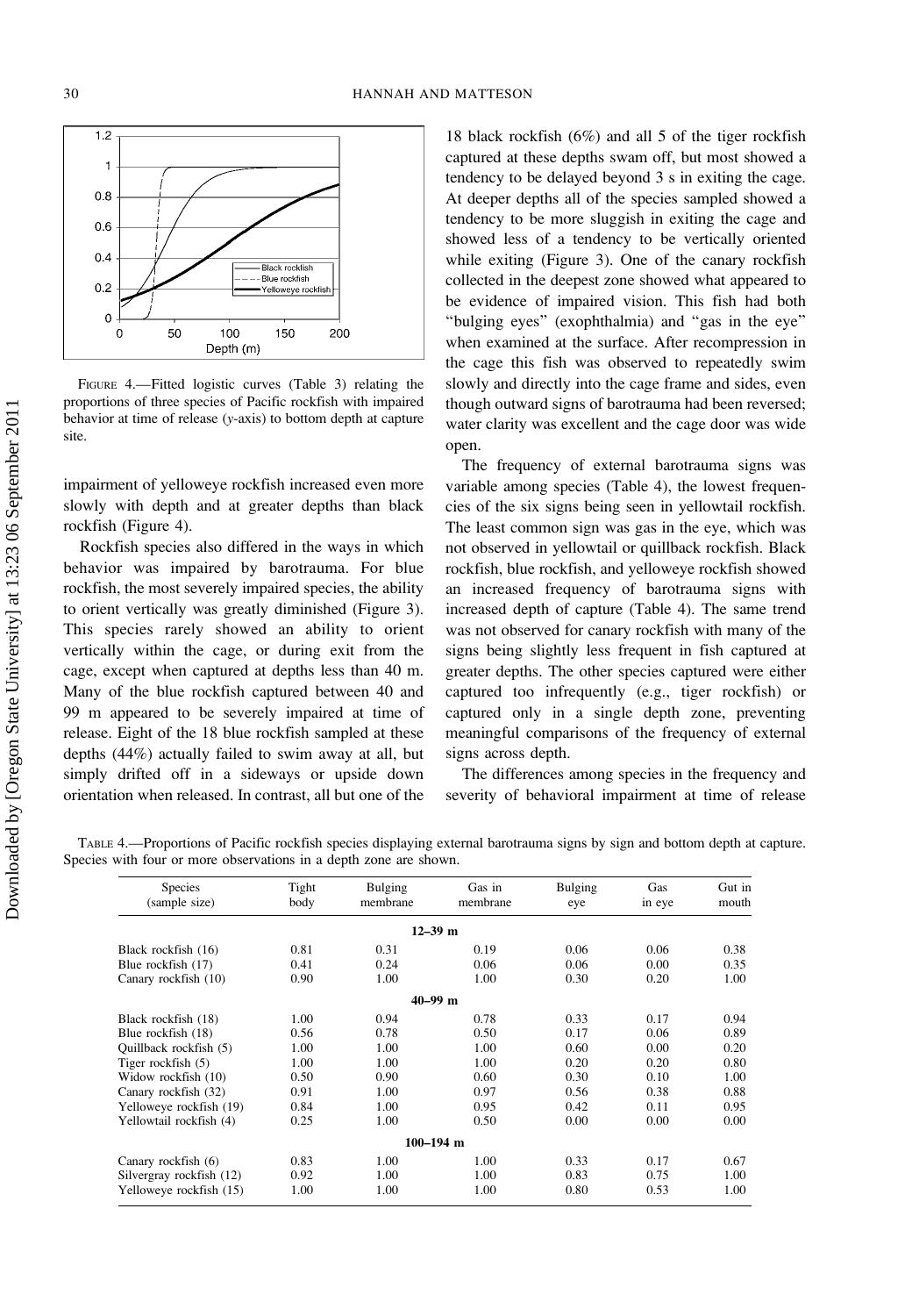were not reflected in differences with respect to external barotrauma signs (Table 4). For example, blue rockfish captured between 40 and 99 m were the most behaviorally impaired species at time of release but showed similar or lower frequencies of external barotrauma signs in comparison with other species captured in that depth range (Table 4). Within some species, however, an increased frequency of certain external barotrauma signs was associated with a higher probability of behavioral impairment at time of release. In blue rockfish the presence of almost any external barotrauma sign was associated with a higher probability of behavioral impairment at release. The presence of ''bulging membrane'' or ''gut in the mouth'' was most strongly associated with behavioral impairment in blue rockfish ( $P < 0.001$ ). In black rockfish the presence of bulging membrane or gas in membrane was associated with behavioral impairment ( $P < 0.05$ ). In the yelloweye rockfish sampled, only gas in the eye was associated with behavioral impairment ( $P < 0.05$ ). In contrast, canary rockfish showed no significant associations between the presence of external signs of barotrauma and behavioral impairment at time of release ( $P > 0.05$ ); however, nonsignificant test results must be interpreted cautiously due to the relatively small sample sizes obtained in this study. These differences in the degree of association between the external signs of barotrauma and the degree behavioral impairment at time of release further support the conclusion that the effects of barotrauma on Pacific rockfishes are highly species specific.

#### Discussion

Our observations strongly suggest that the effects of barotrauma on Pacific rockfishes are highly species specific and that the condition of different rockfish species at the surface may not be a good indicator of the relative potential for survival after submergence and recompression. Many of the individual rockfish examined in this study did not show severe behavioral impairment after recompression and displayed an ability to maintain vertical orientation and swim away quickly upon release. At the surface, normal movement, even opercular movements, can be impaired by the extreme expansion of the swim bladder and production of blood gases, conditions that are reversed during recompression. Many of these rockfish have some potential, for at least short-term survival, if surface buoyancy can be overcome and the fish is returned to depth quickly. The observation by many anglers that rockfish with severe barotrauma at the surface appear dead is apparently inaccurate.

The potential for longer-term survival and a return to normal wild behavior, however, remains unknown for most rockfish species. Detailed laboratory studies of decompression injuries in other species are not encouraging. Red snapper (Rummer and Bennett 2005) showed a wide array of displacement and compression injuries from expanded swim bladder gases, including injuries to the digestive system, liver, and heart. Black rockfish can also sustain serious injuries from barotrauma, but have been shown to survive simulated capture from an acclimation depth of 32 m at high rates (97% of 90 fish tested) after 21 d, with all fish resuming normal feeding behavior (Parker et al. 2006). In our study most of the black rockfish captured and released had high behavioral scores, consistent with the high survival rates found in laboratory studies. However, at similar depths of capture most blue rockfish received very low behavioral scores suggestive of low rates of survival.

Observation of release behavior at depth was effective for identifying rockfish with behavioral impairment after capture and associated barotrauma. Behavioral scores revealed gross differences between rockfish species, as well as effects from increased barotrauma associated with greater depth of capture. The video camera–cage provided information that could be very useful in tagging programs designed to study rockfish movements or discard survival, providing quantifiable information on fish condition at time of release but after reversal of external barotrauma signs via recompression. It may be possible to develop more sophisticated behavioral assays for use with the camera–cage system that better test a fish's ability to see, or to orient and navigate around obstacles or through confined passages, giving even better indications of general postrelease competency. More sophisticated behavioral tests at time of release could provide quantitative data that could better relate to survival potential in the wild, for example, to the ability to detect and evade predatory fish, such as lingcod Ophiodon elongatus.

For black, blue, and yelloweye rockfish, increased depth of capture was associated with increased behavioral impairment at time of release and higher incidence of the external signs of barotrauma at the surface. This was expected based on Boyle's law defining an inverse relationship between gas volume and pressure, which predicted larger increases in swim bladder gas volume during forced ascents from greater acclimation depths. However, data collected for canary rockfish did not follow this pattern. The external signs of barotrauma were not consistently more frequent in canary rockfish captured at greater depths and behavioral impairment was not related to depth of capture, at least in the range of depths we sampled. Moreover, the rates of change in behavioral impairment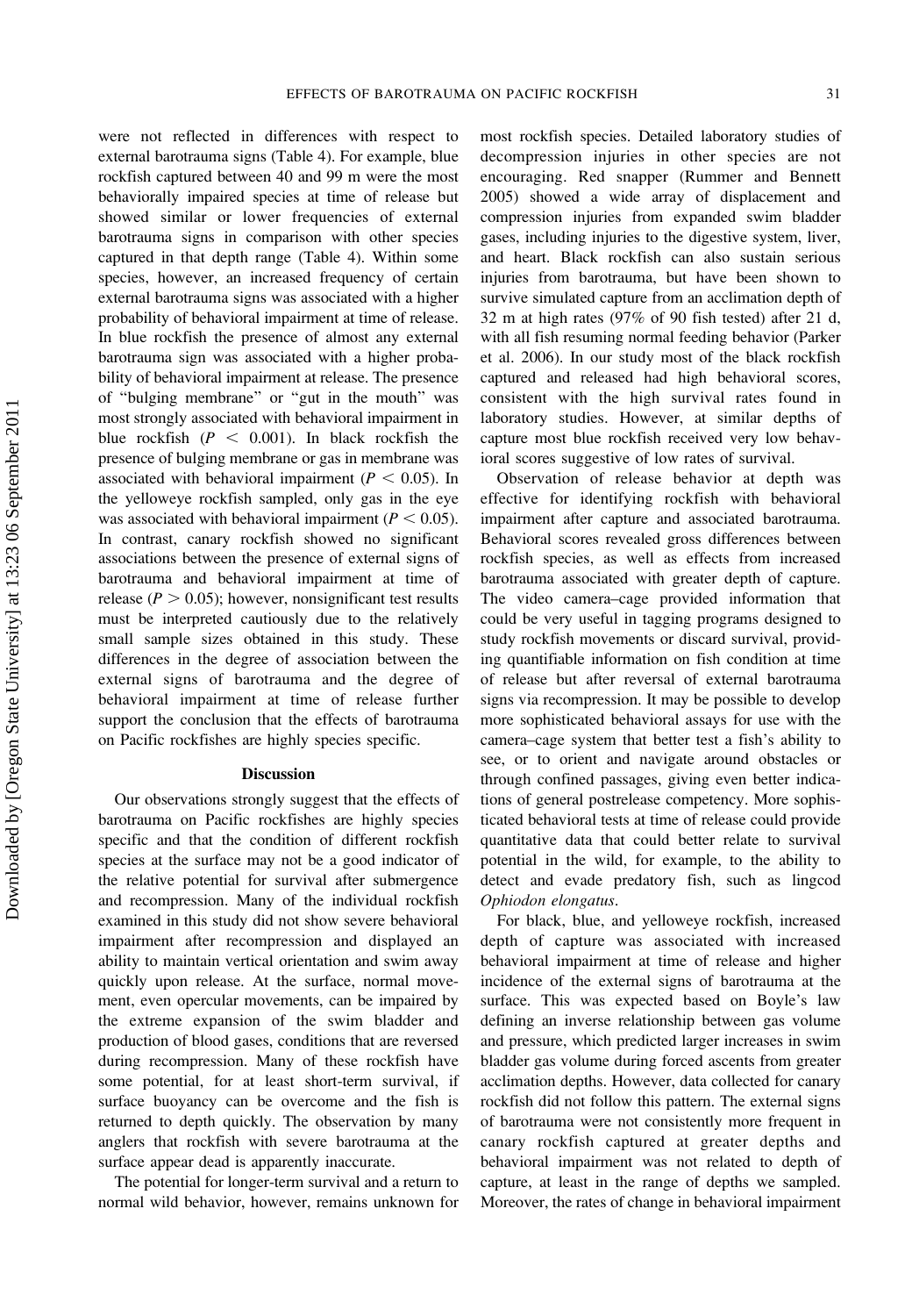as depth of capture increased varied between black, blue, and yelloweye rockfish, suggesting that several factors influence how different rockfish species are affected by barotrauma during capture. For a given bottom depth at capture species or individual fish that have spent significant time above the bottom should become neutrally buoyant at shallower depths, resulting in less barotrauma at capture and potentially less behavioral impairment at release (Parker et al. 2006). While this is one possible explanation for the lack of a depth effect on barotrauma signs and behavior of canary rockfish at release, previous studies do not suggest extensive pelagic feeding for this species (Brodeur and Pearcy 1984). Perhaps the most likely explanation for interspecific differences in the effects of barotrauma is that individual species have differences in anatomy and physiology that alter how and where gas expands and collects and which tissues are damaged when internal pressures reach some critical point. To evaluate this hypothesis more information on the types and extent of internal damage from barotrauma in rockfish is needed, as has been collected for red snapper (Rummer and Bennett 2005). The ability to remove gas from the body during forced ascent may also differ among species. Generally, rockfish are believed to be very slow at removing gas from their swim bladders, requiring days to accomplish significant changes (Parker et al. 2006). However, the rates of acclimation to pressure change differ among species. At one extreme, China rockfish S. nebulosus took over 250 h to acclimate to a 4 atmospheres (depth equivalent of 30 m) change in pressure (Parker et al. 2006). At the other extreme, yellowtail rockfish have been reported to expel gases during decompression, greatly reducing the adverse effects of gas expansion (Pearcy 1992). For most of the rockfishes acclimation rates to pressure change have not been studied.

Many of the blue rockfish captured in this study showed behavior indicative of poor survival potential after recompression and release at depth. This finding is consistent with results from earlier blue rockfish tagging studies. Gotshall (1964) tagged blue rockfish in waters off California and reported recoveries by condition at initial capture, separating fish into those tagged without venting, those deflated by venting and those whose ''stomachs'' had to be pushed back into their gut cavity after venting. Tag recovery rates for the three groups were 2.14, 1.76 and 0.81%, respectively. Gotshall (1964) interpreted these data as evidence that venting fish might be detrimental to survival. More likely though, it is evidence that blue rockfish with more severe barotrauma survive at lower rates, as evidenced by the lower return rates for fish needing venting and much lower return rates for fish with everted stomachs.

This study focused on release behavior after recompression, separating behavioral issues related to excess buoyancy from those related to injuries from barotrauma. Tagging studies examining postrelease survival of marine fish with excess buoyancy have often focused on measuring survival benefits from venting fish at the surface before release (Gotshall 1964; Collins et al. 1999). Behavioral studies of discarded marine fish with excess buoyancy have focused on the fish's ability to resubmerge, supplying only estimates of maximum potential survival based on condition at the surface (Wilson and Burns 1996; Baker et al. 2004). Our data show that the potential for postrelease survival of Pacific rockfishes is better demonstrated by observations of postrecompression behavior than by methods focusing on the ability of fish to overcome surface buoyancy.

#### Acknowledgments

The charter vessels *Blitz*, *Misty*, and *Miss Raven*, operating out of Newport, Oregon, were used in this study. Steven J. Parker, Polly S. Rankin, Troy V. Buell, J. Scott Malvitch, Jean M. Olson, Zeb Schobernd, Gary Hettman, and Stephen A. Jones assisted with field data collection.

#### References

- Baker, M. S., Jr., D. L. Nieland, and A. J. Fischer. 2004. Preliminary results: fate of regulatory discards from the red snapper, Lutjanus campechanus, commercial fishery in the northern Gulf of Mexico. Proceedings of the Gulf and Caribbean Fisheries Institute 55:791–796.
- Brodeur, R. D., and W. G. Pearcy. 1984. Food habits and dietary overlap of some shelf rockfishes (genus Sebastes) from the northeastern Pacific ocean. U.S. National Marine Fisheries Service Fishery Bulletin 82:269–291.
- Burns, K. M., and V. Restrepo. 2002. Survival of reef fish after rapid depressurization: field and laboratory studies. Pages 148-151 in J. A. Lucy and A. L. Studholme, editors. Catch and release in marine recreational fisheries. American Fisheries Society, Symposium 30, Bethesda, Maryland.
- Collins, M. R., J. C. McGovern, G. R. Sedberry, H. S. Meister, and R. Pardieck. 1999. Swim bladder deflation in the black sea bass and vermilion snapper: potential for increasing release survival. North American Journal of Fisheries Management 19:828–832.
- Gotshall, D. W. 1964. Increasing tagged rockfish survival (genus Sebastodes) survival by deflating the swim bladder. California Fish and Game 50:253–260.
- Keniry, M. J., W. A. Brofka, W. H. Horns, and J. E. Marsden. 1996. Effects of decompression and puncturing the gas bladder on survival of tagged yellow perch. North American Journal of Fisheries Management 12:662–664.
- Parker, S. J., H. I. McElderry, P. S. Rankin, and R. W.